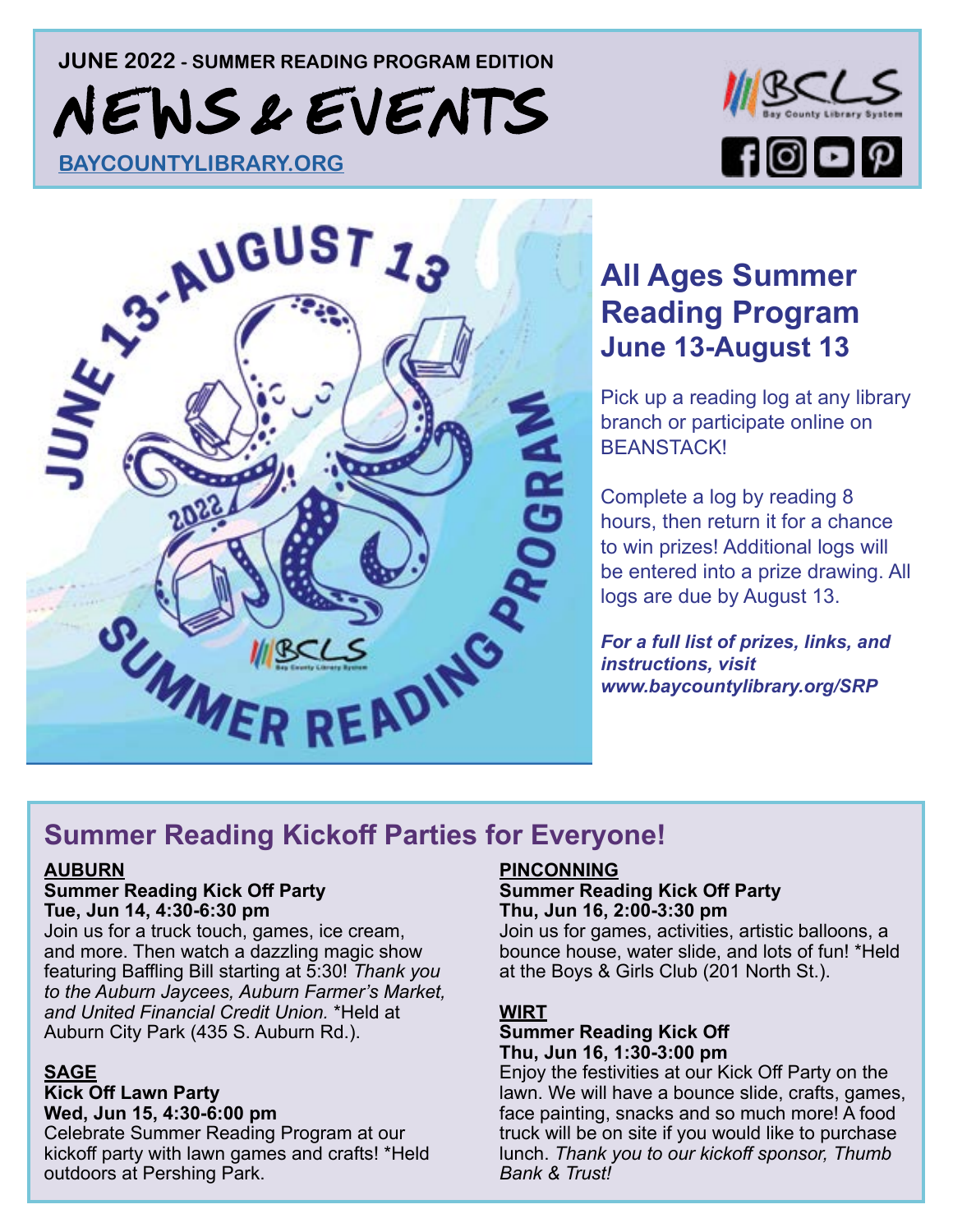**ADULTS Registration opens 1 month before at 9 am Addults and Teens welcome** 

*Should health regulations change, in-person programs may switch to Zoom. You will be notified of any format change via the contact info you provide at registration. Masks are encouraged at in-person events.*

## *CRAFTS & M***ORE**

**Knitting Solutions** Wirt: Tuesdays, 10:00 am-12:00 pm

**Needle Crafters' Club** Auburn: Wed, Jun 8 & 22, 12:00-1:30 pm

#### **Tri-City Wood Carvers Demonstration** Wirt: Sat, Jun 11, 10 am-2:00 pm (drop in) See them in action and ask questions!

**Sea Glass Mobile ® (A & T)** Pinconning: Tue, Jun 14, 6:00-7:00 pm

**Tree of Life Sun Catcher Craft ® (A & T)** Auburn: Thu, Jun 16, 6:00-7:30 pm

**Let's Move in the Park: Zumba ®** Sage: Fri, Jun 17, 11:00-11:45 am

#### **Outdoor Yoga 101 ®**

Wirt: Sat, Jun 18, 10:00 am Join Liz Boyce from Sunflower Healing Studios LLC for Yoga 101 on the front lawn. Registration and a waiver must be completed to participate. Bring a mat or towel as they will not be provided. *In the event of inclement weather, we will move to the community room.*

**[Painterly Pottery: Pottery Painting ® \(A & T\)](https://www.baycountylibrary.org/events/month/2022/06?bundles%5Blc_event%5D=lc_event&age_groups%5B47%5D=47&age_groups%5B46%5D=46&program_types%5B34%5D=34&program_types%5B91%5D=91&program_types%5B93%5D=93&program_types%5B94%5D=94&program_types%5B38%5D=38&program_types%5B41%5D=41)** Pinconning: Tue, Jun 21, 6:00 pm

**Dancing Crane: Dream Catcher Making Class ®** Sage: Wed, Jun 22, 6:00-7:00 pm

**Let's Move in the Park: Yoga ®** Sage: Fri, Jun 24, 11:00-11:45 am

**Watercolor Class with Rachel Leipprandt ®** Pinconning: Tue, Jun 28, 6:00 pm

**Mini-Book Craft ®** Sage: Wed, Jun 29, 6:00-7:30 pm

**Gemini in Concert: Those Were the Days ®** Auburn: Thu, Jun 30, 6:00-7:30 pm

#### **Watercolor for Beginners ®**

Wirt: Thu, Jun 30, 6:00 pm Instructor Rachel Leipprandt will give you easy, stepby-step instructions while you implement your own creativity. Learn simple techniques that add dimension and aesthetics for a truly unique finished piece. All supplies provided.



**Northern Renaissance: Music of the Renaissance ® Wirt: Wed, Jun 15, 6:00 pm** *Also streaming to Facebook Live @ baycountylibrary*

[Northern Renaissance is a small group of area](https://www.baycountylibrary.org/event/evening-sessions-northern-renaissance-music-renaissance)  musicians who enjoy playing music from the 14th to early 17th centuries. Join us for an evening of live music that would be heard by aristocrats in the main hall of a castle, folks in a tavern, and worshippers in an ancient cathedral!



#### **Books and Brews ® (Adults)**

**June Title:** *A Curious Beginning* **by Deanna Raybourn Riverfront Grille: Wed, June 1, 7:00-8:30 pm**

Join us for a book club where you not only get to explore new books, but also check out different Bay City bars

[and restaurants each month! Books available to check out](https://www.baycountylibrary.org/event/books-brews-1)  at Sage Branch Library.

## **[BCLS Book Clubs](https://www.baycountylibrary.org/events/month/2022/06?age_groups%5B46%5D=46&program_types%5B35%5D=35)**

**Contact your branch for title and registration.**  Auburn: Thu, Jun 23, 6:00-7:30 pm Pinconning: Tue, Jun 21, 2:30-4:00 pm Sage: Mon, Jun 13, 2:00-3:30 PM Wirt: Wed, Jun 8, 2:00 pm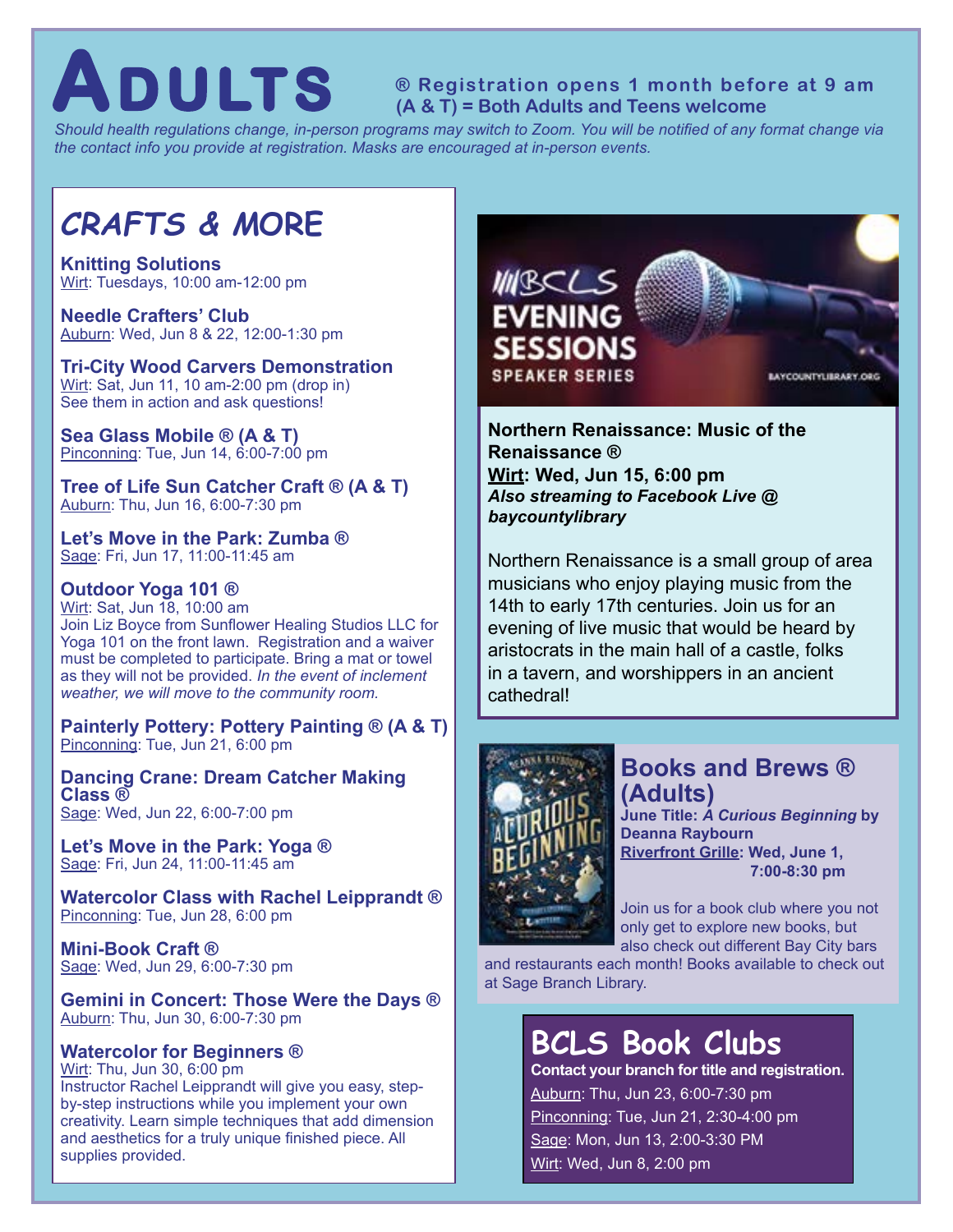# YA BOOK **CLUB**

### I♡**[YA: Book Club ® \(Ages 16-Adult\)](https://www.baycountylibrary.org/event/i-ya-book-club) Pershing Park Word Art Garden at Sage June Title:** *Pride* **by Ibi Zoboi Mon, Jun 20, 6:00-7:00 pm**

Do you enjoy reading YA books, but you may be more A than Y?Join us each month at a different, fun location in Bay City to read some titles from our teen section.

Open to readers ages 16-adult. Register to save your seat. Copies of the book are available to check out at the Sage Branch Library.

### **(Grades 6-12)**

**FENS** (Grades 6-12)<br> **FENS @** Registration opens 1 month before at 9 am<br>
(A&T) = Both Adults and Teens welcome

*Should health regulations change, in-person programs may switch to Zoom. You will be notified of any format change via the contact info you provide at registration. Masks are encouraged at in-person events.*

Teen LitLoot Box **® (Grades 9-12)** *Pick up June 6-11*

Middle Pages Loot Box **® (Grades 6-8)** *Pick up June 20-25*

[June Theme: Blue](https://www.baycountylibrary.org/events/month/2022/06?keywords=loot&age_groups%5B45%5D=45)

Each box contains a library book related to the month's theme, a book to keep, and a few complimentary treats or a craft. Check out the box, enjoy the treats, then return the library book and box.

#### **[Graphic Novel Book Club ® \(Grades 6-8\)](https://www.baycountylibrary.org/events/month/2022/06?keywords=graphic%20novel&age_groups%5B249%5D=249&age_groups%5B45%5D=45) June Title:** *Twins* **by Varian Johnson**



**Sage: Fri, Jun 17, 2:00-3:00 pm Auburn: Wed, Jun 29, 2:00-3:00 pm**  Join our Graphic Novel Book Club where we'll talk about everything from the stories to the graphic novel format--plus we have snacks and activities based on that month's title! Sign up online or at any branch to pick up your free copy. *Sponsored by the Rotary* 

*Club of Bay City.*

## [VIRTUAL CRAFTS](https://www.baycountylibrary.org/events/month/2022/06?age_groups%5B45%5D=45&program_types%5B34%5D=34&branches%5B255%5D=255)

Supplies ready for pickup 2 weeks in advance at the location of your choice. Allow 2 business days for delivery to your branch within 2 weeks of the program.



**Mermaid Scale Craft ® 6 Coean in a Bottle Necklace ®** *Doom***: Tue, Jun 28, 2:00 pm** Zoom: Tue, Jun 28, 2:00 pm

## [CRAFTS & MORE](https://www.baycountylibrary.org/events/month/2022/06?age_groups%5B45%5D=45&program_types%5B34%5D=34&program_types%5B94%5D=94&program_types%5B41%5D=41&branches%5B133%5D=133&branches%5B130%5D=130&branches%5B131%5D=131&branches%5B132%5D=132)

**Dungeons & Dragons Club ®** Sage: Wed, Jun 8, 3:30-5:30 pm Use your wit, skill, and some lucky rolls of the dice to create characters, fight bad guys, and maybe even save the world.

**Sea Glass Mobile ® (A & T)** Pinconning: Tue, Jun 14, 6:00-7:00 pm

**Tree of Life Sun Catcher Craft ® (A & T)** Auburn: Thu, Jun 16, 6:00-7:30 pm

**Art ReWorks ®** Sage: Mon, Jun 20, 2:00-3:00 pm

**Painterly Pottery Pottery Painting ® (A & T)** Pinconning: Tue, Jun 21, 6:00-7:00 pm

#### **How to Draw Manga and Graphic Novels Workshop ®**

Auburn: Wed, Jun 22, 2:00-3:00 pm Sage: Mon, Jun 27, 2:00-2:45 pm Published manga professional Mark Crilley will teach you how to draw characters from popular Japanese graphic novels.

**Beach Scene Craft ®** Wirt: Thu, Jun 23, 2:00 pm

**Food Taste Test Challenge ®** Sage: Fri, Jun 24, 2:00-3:00 pm

**Watercolor Painting w/ Rachel Leipprandt ®** Wirt: Thu, Jun 30, 2:00 pm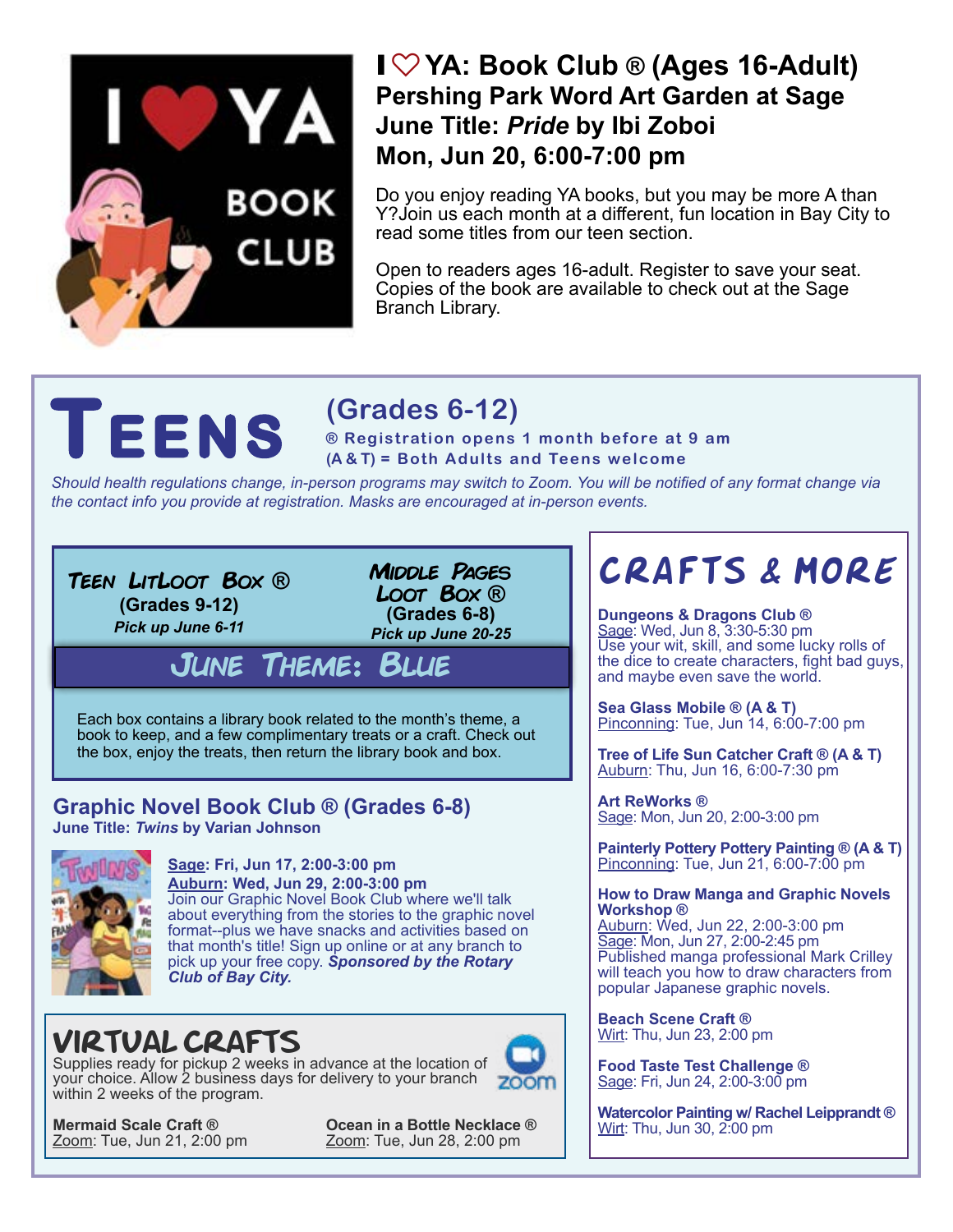## **CHILDREN & FAMILY**

#### **® Registration opens 1 month before at 9 am.**

*Should health regulations change, in-person programs may switch to Zoom. You will be notified of any format change via the contact info you provide at registration. Masks are encouraged at in-person events.*

## **SUMMER READING PROGRAM FAMILY EVENTS**



#### **OCEANS OF POSSIBILITIES** SUMMER READING PROGRAM #BCCS JUNE 13-AUGUST 13, 2022

#### **Auburn**

#### **Kickoff Party: Tue, Jun 14, 4:30-6:30 pm**

Join us for a truck touch, games, ice cream, [and more. Then watch a dazzling magic show](https://www.baycountylibrary.org/events/month/2022/06?age_groups%5B47%5D=47&age_groups%5B241%5D=241&age_groups%5B43%5D=43&age_groups%5B44%5D=44&program_types%5B34%5D=34&program_types%5B91%5D=91&program_types%5B92%5D=92&program_types%5B93%5D=93&program_types%5B94%5D=94&program_types%5B38%5D=38&program_types%5B41%5D=41)  featuring Baffling Bill starting at 5:30! Thank you to the Auburn Jaycees, Auburn Farmer's Market, and United Financial Credit Union. Held at Auburn City Park (435 S. Auburn Rd.)

**Alex Thomas & Friends Puppet Show ®**

Tue, Jun 21, 1:00-1:45 pm

**RepCo Wildlife Encounters ®** Tue, Jun 28, 1:00-2:00 pm

#### **Sage**

**Kickoff Party: Wed, Jun 15, 4:30-6:00 pm**  Celebrate SRP with our kickoff party in Pershing Park with lawn games and crafts! Rain or shine, we're having fun!

#### **Meet Up & Eat Up ® (Ages 0-18)**

Mon, Jun 13, 20, & 27, 11:30 am Kids and teens ages 0-18 can pick up a free lunch. Registration opens one week before each lunch date.

#### **ARK Animal Encounters ®**

Thu, Jun 16, 4:00-5:00 pm Thu, Jun 16, 6:00-7:00 pm

**Mark Crilley ®** Mon, Jun 27, 1:00-2:00 pm

#### **Pinconning**

**Kickoff Party: Thu, Jun 16, 2:00-3:30 pm**  Join us for games, activities, artistic balloons, a bounce house, water slide, and lots of fun! \*Held at the Boys & Girls Club (201 North St.).

#### **ARK Animal Encounters ®**

Wed, Jun 22, 3:00-4:00 pm

#### **Wirt**

#### **Meet Up & Eat Up ® (Ages 0-18)**

Tue, Jun 14, 21, & 28, 12:00-12:30 pm Thu, Jun 16, 23, & 30, 12:00-12:30 pm Kids and teens ages 0-18 can pick up a free lunch on the lawn at Wirt. Registration opens one week before each lunch date. Stay afterward for activities and performers!

#### **Kickoff Party: Thu, Jun 16, 1:30-3:00 pm**

Enjoy the festivities at our Kick Off Party on the lawn. We will have a bounce slide, crafts, games, face painting, snacks, and so much more! A food truck will be on site if you would like to purchase lunch. *Thank you to our sponsor, Thumb Bank & Trust.*

#### **The Music Lady**

Thu, Jun 16, 12:30-1:30 pm

#### **Howell Nature Center** Thu, Jun 23, 12:30-1:30 pm

**Painterly Pottery (Children)** Mon, Jun 27, 1:00-2:00 pm

**Cameron Zvara's Comedy Magic Show** Thu, Jun 30, 12:30-1:30 pm

## **Summer Storytimes**

**June 20-August 5** 

**[Join in on the fun! We offer storytimes for a variety of age groups, filled with stories, music,](https://www.baycountylibrary.org/events/month/2022/06?keywords=storytime&age_groups%5B241%5D=241&age_groups%5B43%5D=43&age_groups%5B44%5D=44&program_types%5B39%5D=39)  activities, and more! Registration required and limited to 25 per session.**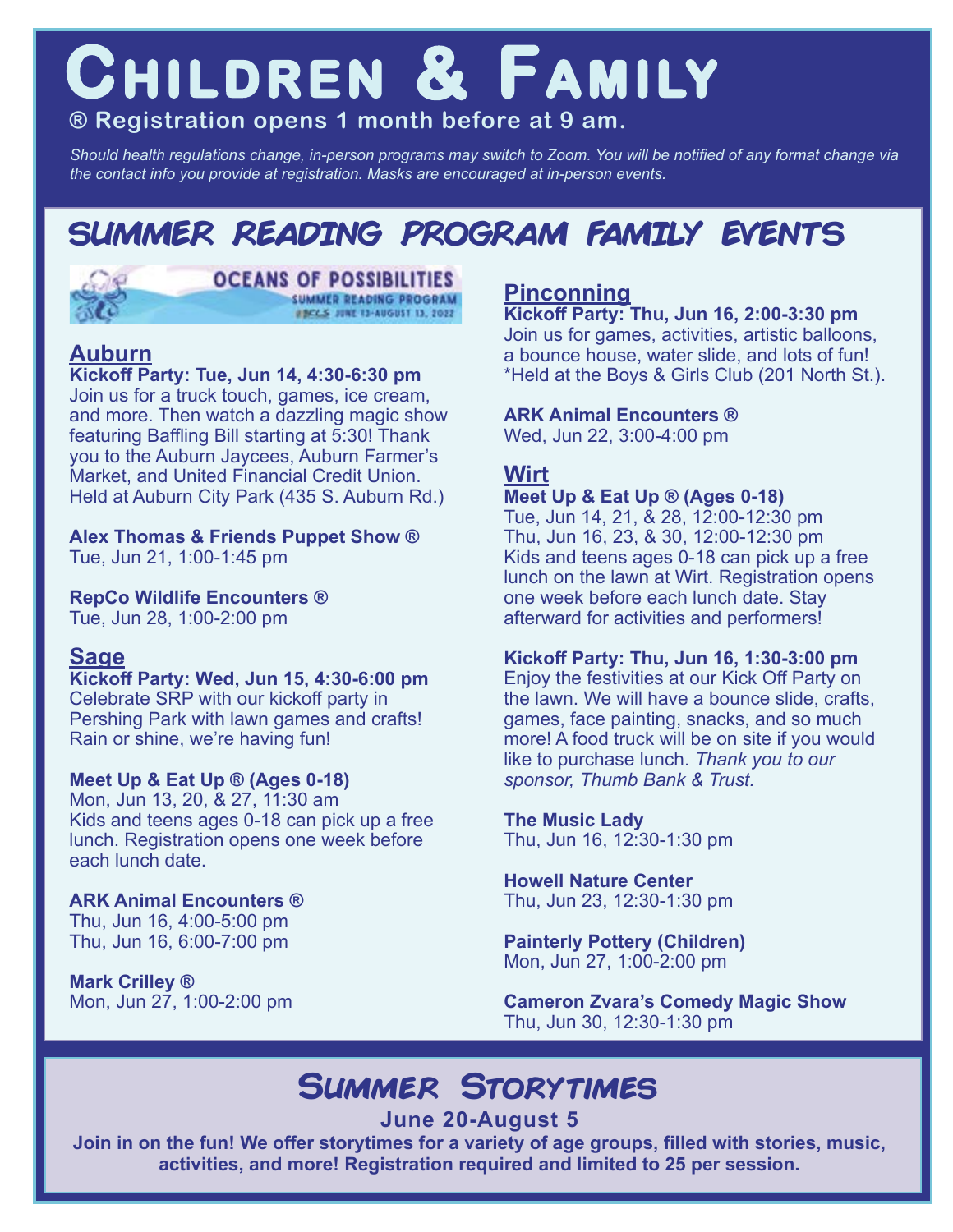## **MORE FUN...**

#### **Gift for a Guy ® (Ages 12 & Under)**

**Sage: Thu, Jun 2, 4:30 pm, 5:00 pm, 5:30 pm** Make a gift, card and gift bag for a special guy in your life. Register for one 30-minute session.

#### **Young Scientists: Light and Shadow ® (Ages 2-5 + Adult)**

**Sage: Fri, Jun 3, 10:30-11:30 am** 

Fun, scientific exploration through STEAM stations, play, and craft.

#### **Science Camp Jr. ® (Ages 2-5 + Adult)**

**Auburn: Tue, Jun 7- Fri, Jun 10, 10:30-11:15 am** Join us each morning during this special week to dabble in unique science experiments including rainbow eruptions and making your own ice cream!

#### **Science Camp ® (Ages 6-12)**

**Auburn: Tue, Jun 7- Fri, Jun 10, 2:00-3:00 pm**  Join us each afternoon during this special week to explore different science experiments like making a balloon powered car, magnetic slime, and building a marble roller coaster.

#### **World Ocean Day (Family)**

**Wirt: Wed, Jun 8, 11:00 am-12:00 pm** Summer vacation starts! Stop by for water play on the lawn in celebration of World Ocean Day \*weather permitting.

#### **Father's Day Surprise Craft ® (Ages 5-12) Pinconning: Wed, Jun 8, 3:30-4:30 pm**

#### **CSI Science: Mystery of the Popsicle ® (Ages 6-12)**

**Sage: Thu, Jun 9, 4:30-5:30 pm** Use science experiments to help your librarian solve the mystery.

#### **Friday Fun: What's in a Name ®**

**(Ages 2-5 + Adult) Sage: Fri, Jun 10, 10:30-11:30 am**  Explore the origin of the name and create a door hanger!

#### **Father's Day Craft ® (Ages 5-9) Wirt: Fri, Jun 10, 11:00-11:45 am**

Create a special gift for your favorite caregiver.

#### **Get Outdoors (Family)**

**Wirt: Sat, Jun 11, 10:30-11:30 am** Visit the library to discover outdoor play and check out one of our new GET OUTDOORS backpacks.

#### **LEGO Sea Creatures Brick Build ® (Family)**

**Wirt: Sat, Jun 11, 2:00-3:00 pm** Use our LEGO bricks to construct a Sea Creature or your own design.

#### **Summer of S.T.E.A.M. (Family)**

**Wirt: Tue, Jun 14, 21, 28, 11:00 am-12:00 pm** Join our "on-the go" community of curiosity each Tuesday throughout the summer, no registration required. Investigative and hands-on fun activities that will spark your interest in science, technology, engineering, art and math.

#### **Summer Movie Series:** *Encanto* **(PG) (Family) Auburn: Thu, Jun 16, 10:30 am-12:30 pm**

**Action BINGO ® (Ages 9-12) Sage: Fri, Jun 17, 11:00-11:45 am**  Get up and move with our fun BINGO!

#### **Pups & Pages ® (Ages 5-12)**

**Auburn: Fri, Jun 17, 10:00-11:00 am Wirt: Sat, Jun 18, 2:00-3:00 pm** Read to a therapy dog.

**Poured Paint on Canvas ® (Ages 7-12) Pinconning: Sat, Jun 18, 11:00 am-12:00 pm** 

#### **Stories and Songs in the Park ® (Family)**

**Sage: Mon, Jun 20 & 27, 11:00-11:30 am** Stop by Pershing Park (next to Sage Library) for literacy fun.

#### **Crafternoon ® (Ages 6-12)**

**Wirt: Mon, June 20, 2:30-3:30 pm** Spend your afternoon creating a craft at the library with Ms. Denise.

#### **Sidewalk Chalk Art ® (Ages 2-12)**

**Auburn: Tue, Jun 21, 4:00-5:00 pm**  The 2022 Summer Reading Program is here! Help us decorate our sidewalk with colorful ocean friends.

#### **Kid-Lit Camp: Summer Fun Inspired by Children's Books ® (Ages 5-8)**

**Sage: Wed, June 22 & 29, 2:00-3:00 pm**  Participants will receive a free book and participate in STEAM activities at each session. So fun the kids won't even know they are preventing "summer slide". Register for sessions individually.

#### **Farmer's Market Thursdays (Children)**

**Auburn Farmer's Market: Thu, Jun 23, 4:00-5:00 pm**  Join a children's librarian at the market for fun crafts and activities!

#### *Finding Dory* **Family Movie (PG) ® (Family)**

**Wirt: Sat, Jun 25, 10:30 am-12:15 pm** View *Finding Dory* on the big screen in the community room. Movie snacks provided.

#### **[Virtual Crafts for Kids: Fourth of July Fun ®](https://www.baycountylibrary.org/events/month/2022/06?age_groups%5B47%5D=47&age_groups%5B241%5D=241&age_groups%5B43%5D=43&age_groups%5B44%5D=44)  (Grades K-5) + Adult Supervisor**

**ZOOM: Wed, June 29, 4:15-4:45 pm** All supplies will be provided and available at your branch 2 weeks before the program. We request an adult supervise all participating children in case they require assistance with either the craft or technology.

#### **4th of July Craft ® (Ages 12 & Under)**

**Sage: Thu, Jun 30, 2:00-3:00 pm**

Celebrate the 4th of July by decorating stove top hats and lanterns!